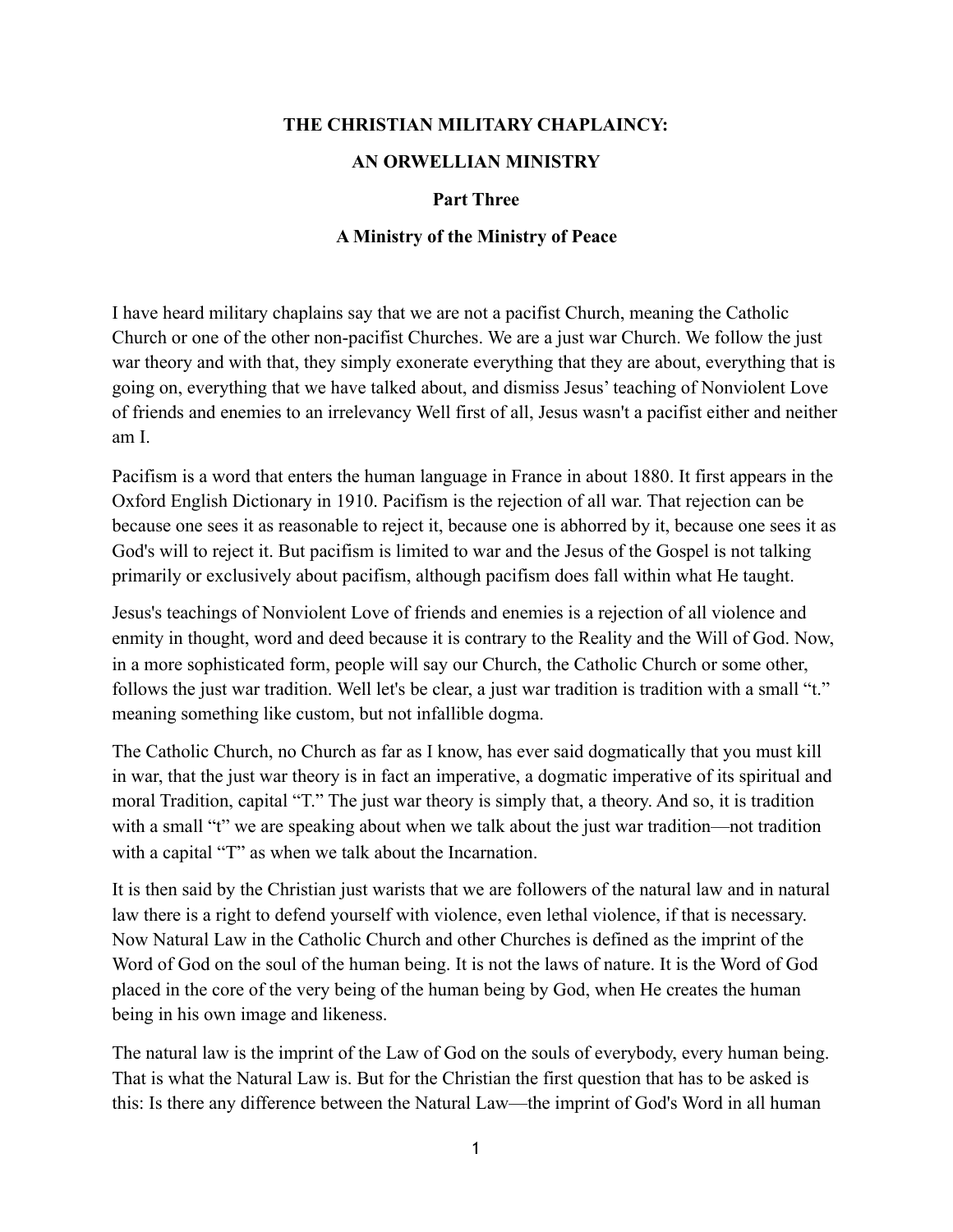beings, on the souls of all human beings, in the hearts of all human beings—and the interpretation of that Word?

Therein lies one of the major problems in terms of saying, as a Christian, the Natural Law allows us to kill, maim, and destroy enemies and other people, e.g., criminals, in contradiction to what Jesus taught. Why? Jesus in the Gospel is called the Word of God. It says right there at the beginning of the Gospel of John: "*In the beginning was the Word: the word was with God the word was God. All things were made through him and without him nothing that has been made would have been made. And the Word became flesh*." Jesus is the Word of God from all eternity. He is the *only* Word of God and now and always and unto ages of ages. Through Him and only through Him all things came to be.

The Greek word that we are translating Word is "*logos,*" which means logical, reasonable word, logical word. So Natural Law is the implanting of the logical Word of God—it has to be—in the very being of the being called a human being. But the One who implants Natural Law there is the Word of God. It is the Word of God who implants the Word of God, the Law of God, in the human soul, in the being of each individual human being. This is the same Word of God who "became flesh and dwelt among us." And, when the Word of God became flesh He taught as God's Will as God's Law, a Way of Nonviolent Love of friends and enemies by his words and by his deeds. He is the definitive, infallible interpreter of Natural Law because He placed the Natural Law in the hearts of human beings.

Said in a sentence: The One who spoke the Sermon on the Mount is the One who created the universe, is the One that is the Word of God within each human being. There are no two words of God; there are no two *logoi*. There is Jesus of Nazareth. He *is* the *Logos* through whom all things are created. Jesus *is* the source of the Natural Law. He is the authoritative interpreter of Natural Law. Jesus *is* the Law of God, incarnate in the flesh. Therein lies the problem for Natural Law Just Warists Christians. Jesus is the *Logos*. Jesus is the *Logos* of God. Jesus is the Incarnation of the *Logos* of God. Jesus is the enfleshment of the *Logos* of God who is God from all eternity. God does not contradict God! God does not contradict Himself! God's Word, God's *Logos,* does not contradict God's Word, God's *Logos*.

God is simple. *There is no contradiction in God*. If we see a contradiction in God, that comes from our concupiscent-riddled, post-fall, post-original sin consciousness nurtured in a human society that is also riven with a post-original sin consciousness, telling us what is true, what is real, what is untrue. *Jesus is the Word of God; Jesus does not and cannot contradict His Sermon on the Mount in His Natural Law nor does He contradict natural Law in His Sermon on the Mount.* 

The Sermon on the Mount and Natural Law are utterly and completely logically compatible. So, when a person says, "But certainly it is the first law of nature is survival." We can say, "True enough, fair enough." That seems to be true in the animal world from the smallest microscopic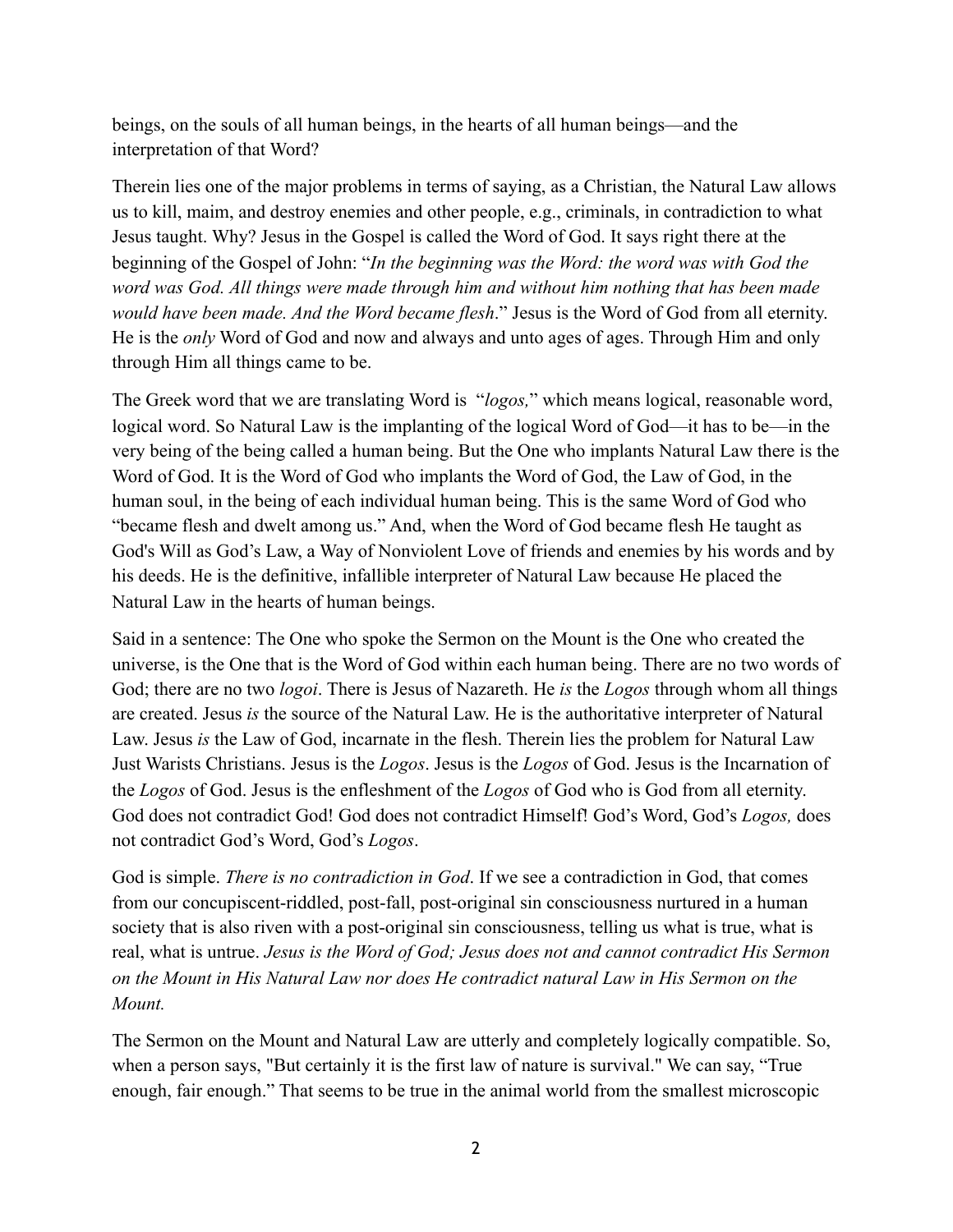living thing to the largest, the whale; they prey on each other and defend themselves with violence. But when the Word of God has been placed in a human being who is then made in the image and likeness of God—a human being with an immortal soul, a human being who was made by the Word of God from the beginning—when the Word of God is placed in that human being, indeed one can reasonably say that survival is the first law that a human being understands, has to follow. One can also reasonably say that the human being knows that it is utterly irrational, illogical, and unreasonable to choose temporal survival over eternal survival. "*Those who try to save their life in this world will lose it; but those who lose their life in this world for my sake and the sake of the Gospel will save it*," teaches the Author of Natural Law. There is a difference between the experience of the imperative of survival for the animal and for the human being made in the image and likeness of God, imbued with reason, who knows he or she is mortal, but who also knows that he or she desires, indeed, longs for eternal life. And if a Christian has been explicitly shown by Jesus the Way to Eternal life in God in order to reach that end and to reveal to others how to reach that desired end.

And so, the question is: Can God, Jesus is God Incarnate, contradict himself? Can God say in the Sermon on the Mount "X is true," and then in Natural Law say, "X is not true"? Pope Benedict the XVI gave a famous lecture in 2006 at the University of Regensburg where he once taught. The lecture became famous or infamous because of how he began, which was with the story of the Byzantine emperor speaking to a Muslim holy man and saying that everything that Islam has brought into religion that is not in Scripture, Hebrew or Christian scripture, is evil. The mass media and therefore most people stopped reading his lecture right there. It became a cause célèbre for all kinds of people that wanted to accuse Benedict of being anti-Muslim or accuse him of this, that and the other thing.

It would have been good to read the whole lecture; it would have been rational to read the whole lecture before commenting on it. In that lecture what Benedict is pointing out, with explicit direct quotes from Muslim clerics and Muslim scholars of the Quran, is that Islam maintains that submission to God's Will is absolute. If God says "X is good on Monday," you do it. If God says, "X" is evil on Tuesday, and then you do not do it. Benedict says, "No," to this understanding of God. God is *logos*, logic, Word. His Word is eternal. God is not self-contradictory. He is not absurd. What He says is and is eternally. He does not change His will from Monday to Tuesday. We may be unclear in terms of what He says; we may interpret what He says wrongly but *what He says is eternally valid and logically consistent, so logically consistent that it is a total unity*.

God does not say "X is good on Monday" and then on Tuesday say "X is evil." And so, Jesus does not say in a straightforward manner, "Love your enemies," "Do good to those who hate you," "Pray for those who persecute you;" In Gethsemane and Golgotha He witnesses to what he taught, "Love of enemies" etc. He, the very Word of God does not place a different truth as God's truth in the hearts of people and call it Natural Law, e.g., kill your enemies. *Natural Law must be and is consistent with the teaching of Jesus; and there is no way to derive from Natural*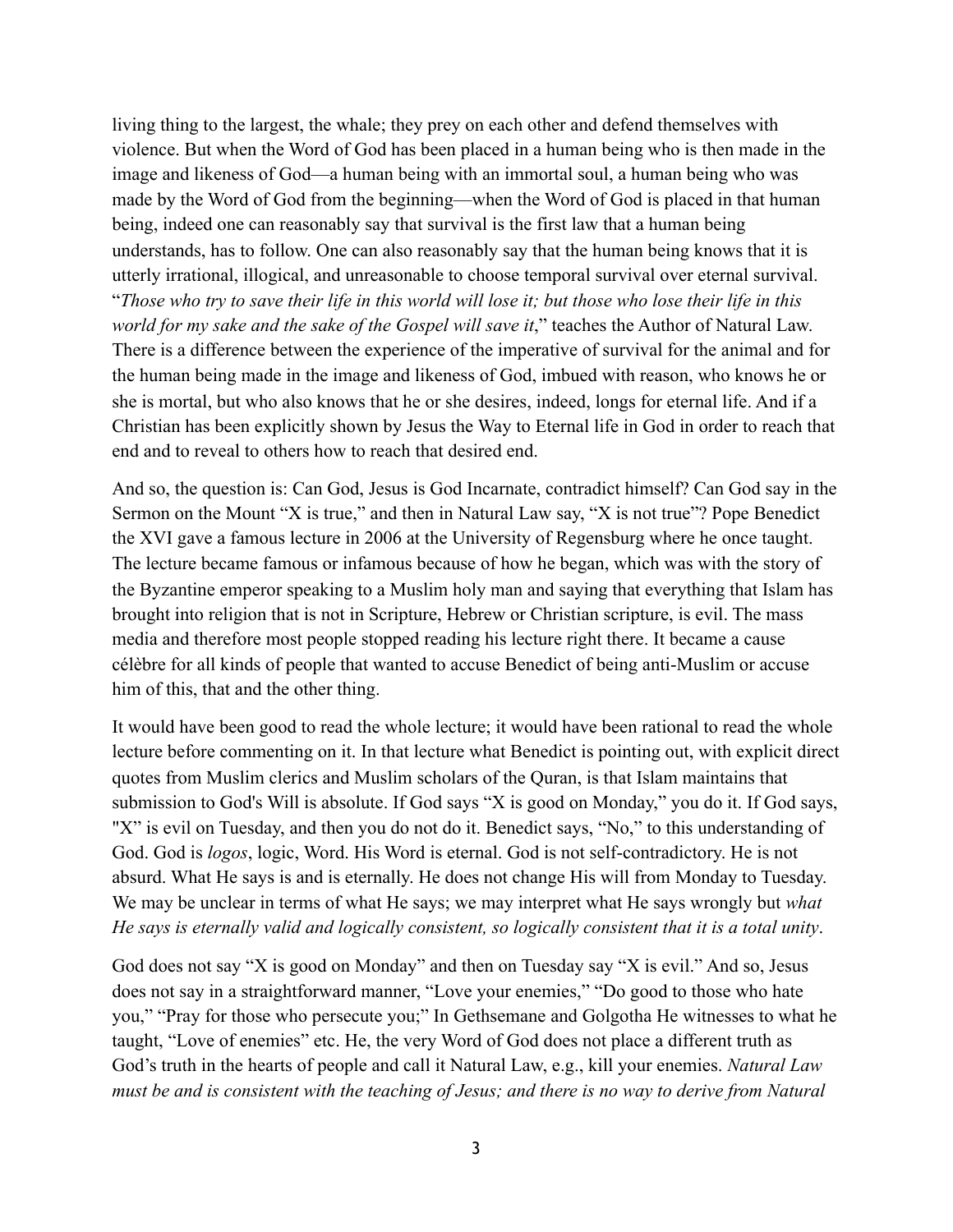*Law a Christian just war theory that is consistent with the teaching of Jesus.* To try to do that is to engage in the illogical, in the absurd and God is neither illogical nor absurd. As Benedict says, God is *agape,* love; but God is also *logos* and what is revealed clearly by His Word (*Logos*) cannot be not validly contradicted by human philosophy or *by a contradictory revelation*, since God is the only source of revelation and God is *Logos*.

Therefore, a Christian cannot run to Natural Law and draw out of it a truth about God's will that contradicts Jesus' teaching, e.g., the moral right to kill people on earth in order to survive temporarily in his or her earthly life. Earthly survival is not a value in the New Testament; look it up! Earthly survival is not a value in the teachings of Jesus; look it up. The cross is not a symbol of earthly survival; look it up.

Jesus teaches a Way of salvation unto eternal life, a Way of eternal communion with God. That Way is by participating in the very love that is the life of God which He shows us, which is why He give us His "*new commandment,*" to love as He loves. This is how one enters into eternal life at this moment and forever. Following this "*new commandment*" of God Incarnate is how a person enters into the Reality of God—"*who is love*" and who only is eternal—at this moment and forever.

How did this whole thing get started that Natural Law philosophy is raised to the same level or above the level of Jesus' teaching in the Gospel? It all stems from two little sentences in Romans 2:14 and 15. The sentences read, "For when the Gentiles who do not have the law by nature observe the prescriptions of the law, they are a law for themselves even though they do not have the law. They show that the demands of the law are written in their hearts." That is fine. That is what Paul says. But let us examine and interpret that passage.

Every single time outside of the possibility of that passage, every single time Paul uses the word law, he means Torah. Every other use of the word law as we translate it in St. Paul is Torah, not natural law. Not philosophical natural law. Because of Greek grammar and verbiage, there is confusion on the meaning of the sentence. What we have here is we have Paul, who writings are by far the most extensive in the New Testament and who universally in his Epistles means the Torah when he speaks of law, in this one passage being interpreted to mean philosophical natural law when he speaks of law. Listen to the words and see which makes more sense, remembering that he is universally talking about Torah— except it is being maintained in this particular case he is talking about philosophic natural law. Does he change here, from Torah, the law given by God to Moses to philosophical natural law derived from sin-drenched reason perceiving and interpreting a ting segment of empirical reality? What is the evidence for that?

 Why would Paul change to the natural law when every other use of this term law (*nomos*) in his writings is Torah? The fact is that if Paul knew anything about natural law, even the thought of it, the only natural law he would have known is Stoic natural law and that he could not possibly be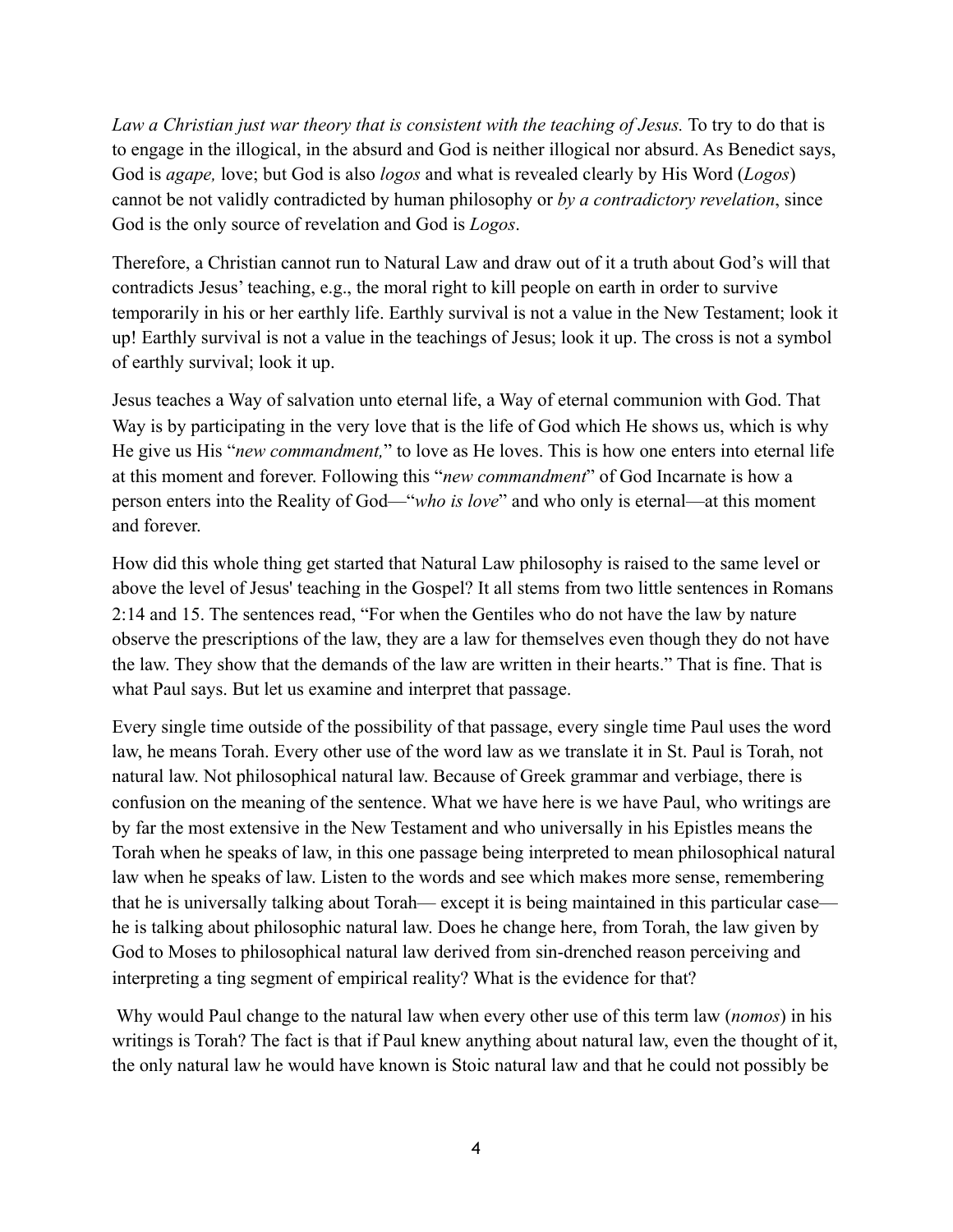thinking of because Stoic natural law reasons to the conclusion that suicide is the ultimate good choice that human beings can make. So the question remains: What is Paul talking about here?

Certainly he is not talking about Aristotelian or Thomistic natural law or any other kind of philosophical natural law; that is, he could not be referring to these because he did not of know them. What is Paul talking about here? He is referencing to Jeremiah 31:33-34 an esteemed passage full of hope and promise. Remembering that all Paul, all the Gospels, the whole New Testament has to use the language and symbols of Judaism because that is all the people know. They have to use symbols, signs, words from Judaism of the time to point to whatever it is Jesus is communicating, felt to be, is, is doing.

Jeremiah 31: 33-34 reads thus. "*But this is the covenant I will make with the house of Israel after those days. I will place my law within them and write it upon their hearts. I will be their God and they shall be my people. They will no longer have to teach their friends and relatives to know the Lord. Everyone from the least to the greatest shall know me*." That is what Paul is referring to, the Torah, the Word of God clearly written in the hearts of human beings, so "*they will no longer have to teach it*." So clear will it be that the Word of God will reveal God Himself—*"Everyone from the least to the greatest shall know me."* That is what Paul is talking about Jesus, the Word of God; so clearly presenting the Will and Way of God that people will know God Himself. To know Jesus is to know God; "*He who sees me sees the Father, the Father and I are one."* He is the content of that new "*covenant God will make with the house of Israel after those days*."

What I am raising here is this situation: The whole history of justified violence and enmity in the Church is a history of disobedience, disloyalty to Jesus. It is also a history of grasping at intellectual straws to try to find loopholes in the teaching of Jesus. It is using reason to altar, mortify, demean and dismiss the Word of God made visible in Jesus. In days passed, not too long ago, everyday Christians, Catholics and otherwise, the first thing they jump to in order to escape Jesus teaching of Nonviolent Love of all under all circumstances is the overturning of the tables in the Temple. Jesus whipped those money-changes right out of there. Therefore, it was held that we Christians could use violence in every form. But, Jesus strikes no human being in the cleansing in the temple in that universally known now. He never strikes a human being in the temple or any place else with a whip or anything else. He strikes the animals. The passage in scholarship is referred to as the overturning of the tables. The violent cleansing of the temple is an interpretation of it from the Middle Ages. As a matter of fact, if you look at El Greco's painting *The Cleansing of the Temple*, Jesus is there whipping human beings with such fury on his face that he looks like Rambo with a whip in his hands; there aren't even any animals in the painting! All he is doing is beating on human beings; that is not in the Gospels, not in any one of the four passages that deals with the overturning of the tables in the temple. But for century upon centuries, everyone simply said, "Oh, that means that violence can be justified for the Christian." Nonsense.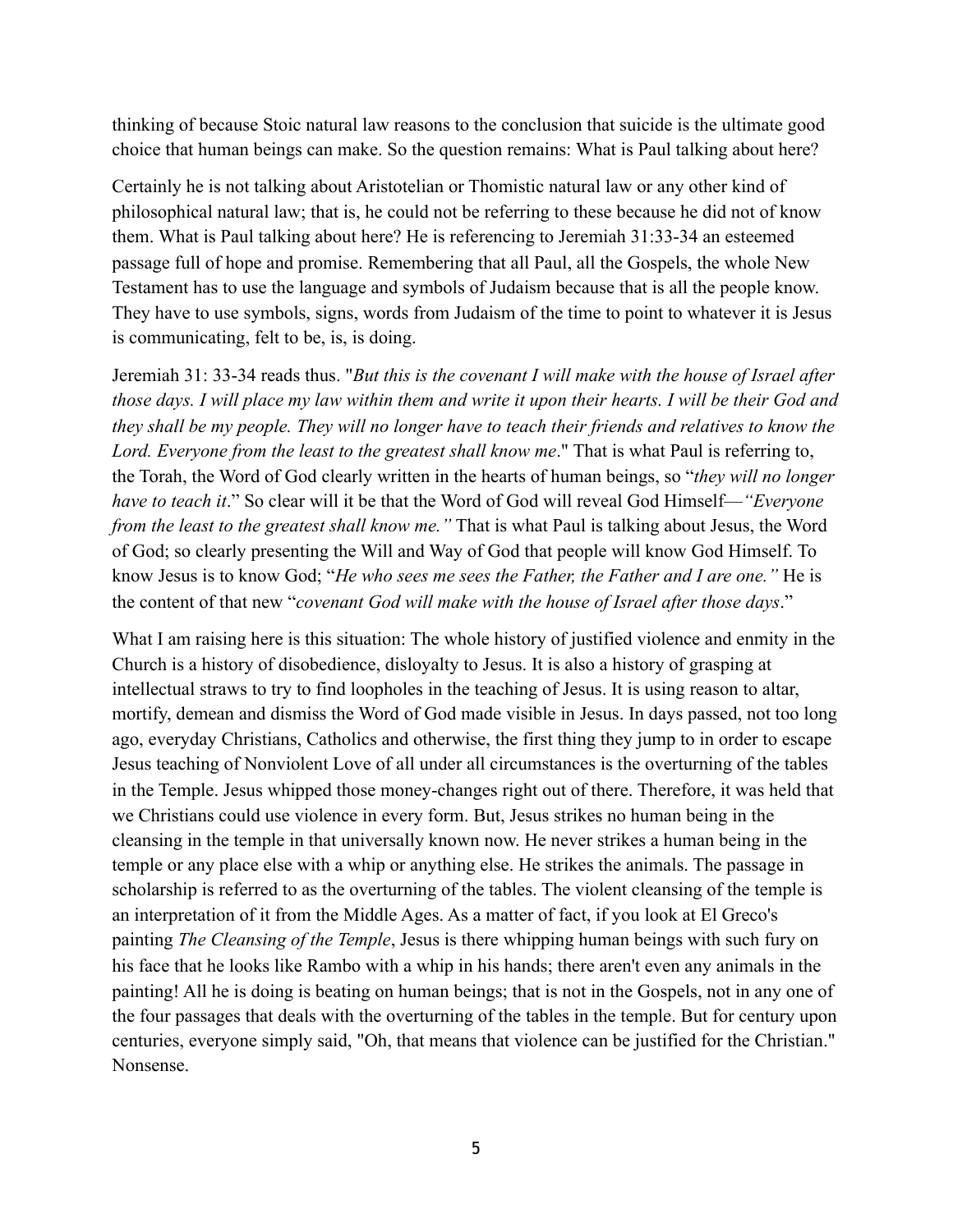Another Loophole to evade Jesus teachings that reject violence and enmity and justify everything from child and wife beating to the dropping of the atomic bombs was "*I come not to bring peace but the sword*." Again, nonsense! Everyone knows that today. The sword that Jesus brings is Himself, the Word of God Incarnate: "*The Word of God is living and active, sharper than any two-edged sword, piercing until it divides soul from spirit, joints from marrow; it is able to judge the thoughts and intentions of the heart. Indeed, the word of God is living and active, sharper than any two-edged sword, piercing until it divides soul from spirit, joints from marrow; it is able to judge the thoughts and intentions of the heart*." We have to stop these interpretations whether of Scripture or of Natural Law that contradict the teaching of Jesus and are only an attempt to escape the life for which we were chosen by Jesus and Baptized. What we are talking about here is grasping on straws to justify a disciple's disobedience to Jesus. *With these straws the military chaplaincy is built.* 

And so I just would like to leave you with a thought. Bertolt Brecht, very conscious of the realities of the institutional Church as a war-Church, wrote a little poem with which I shall conclude. He is not the only one, so writing. People have been writing on this problem of the justification of violence by the institutional Church since the days of Constantinian revolution in the Church. Constantine wanted one empire, one emperor, and one religion, as a way of uniting unifying the Roman Empire. So he began to give the Christian Church largess, especially the leaders. He gave them power; he made Bishops secular judges in their territory with the Roman military to back up their decisions. Gave them wealth, gave them property and in return the Christian leaders gave him loopholes to get around Jesus' teachings regarding violence and enmity. To get around Jesus teaching first with a little bit of violence exercised by the Bishop-Civil Judge here and within a hundred years the flood gates were opened, and so we have all the Christian butchery of human beings that we have today and for most of yesterday. And the Church leaders to this day are still supplying not only the bodies of Christians to be cannon fodder for the nation to the world, but also it is supplying the phony theological rationales for Christians to engage in mass slaughter. The Christian military chaplaincy is a key component in this anti-Christ operation.

This problem has been known since the time of Constantine and people have struggled against it. But, money and power are difficult to walk away from. It is hard to change the minds and behaviors of people, if they must remove themselves from power and from wealth on the scale that they are used to. in order to change; and so it is with the Christian Churches and their leaders.

In any world-wide multi trillion dollar organizations, trillion dollar organizations, where it possesses extraordinary luxury wealth more and people do not have enough to survive, there is no way to protect that luxury wealth except with the gun. And of course, if that wealth organization is a Christian one that means validating spiritually following the sword instead of the Nonviolent Jesus of the Gospels. It means encouraging the organizations members to fight